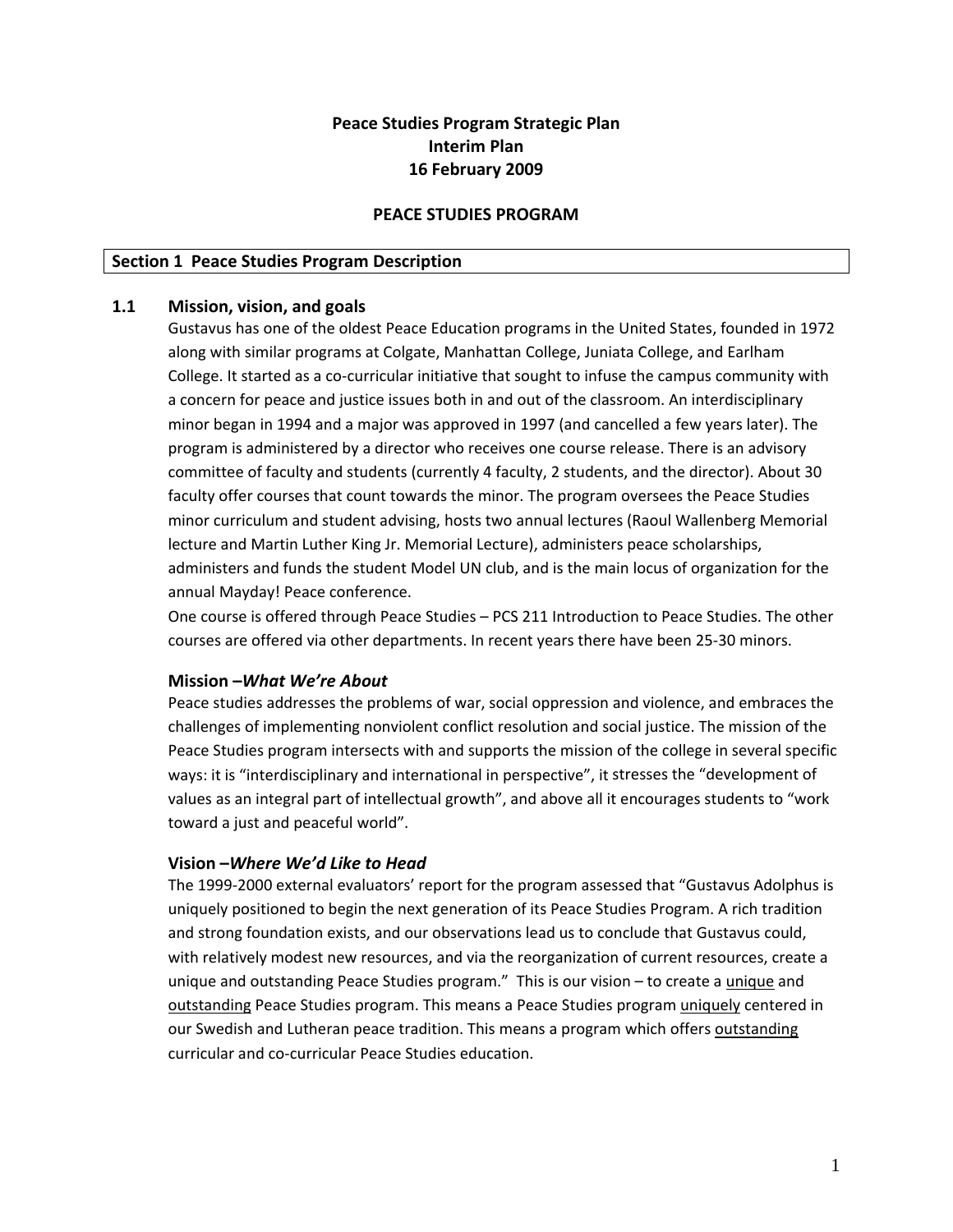### **Goals –***How to Reach This Vision*

**Goal 1**: Strengthen the curricular program, including offering more courses central to the mission of Peace Studies and more purposeful connections to experiential education opportunities (including study away).

**Goal 2:** Increase the institutional strength and administrative capacity of the program

**Goal 3:** Strengthen and expand the co-curricular program of peace education, cooperating with relevant campus offices and infusing peace education more purposefully throughout the campus, capitalizing more fully on the stated commitments of this college to justice, service, and faith that arise from our Swedish Lutheran heritage.

**Goal 4:** Become a model, resource, and site for peace education in our relevant communities beyond Gustavus (such as ELCA, Lutheran colleges, Southern MN, St. Peter).

### **1.2 Programs**

Peace Studies offers an interdisciplinary minor. Peace Studies contributes to general education (PCS‐211 Introduction to Peace Studies is currently SOSCI).

### **1.3 Support relationships**

Peace Studies currently relies on twelve departments, as follows (numbers indicate courses):

| S/A: 7 | PHI:5           | HIS:9 | RE: 4          |
|--------|-----------------|-------|----------------|
| POL: 3 | $ENG: 2$ PSY: 1 |       | COM: 1         |
| GEG:3  | T/D: 1          |       | $E/M:1$ GWS: 2 |

Peace Studies relies most heavily on the Political Science department, the home of the current director and another Peace Studies committee member (Gerstbauer and Leitch). When the current director was hired, "Peace Studies" was specifically mentioned in the Political Science job ad.

The Center for International and Cultural Education offers vital support since most students complete a study abroad as part of their requirements for Peace Studies (the minor requires students to complete either a study abroad, an independent study, or a senior thesis). In particular, many students complete the India semester program.

For Peace Studies lectures, depending on who is invited, there is often partnership with other campus programs or offices – e.g. Sponberg chair, Diversity Center, Community Service Center, and student organizations. Sometimes this support comes from off campus – such as the Center for Holocaust and Genocide Studies at the U. of Minnesota, the American Swedish Institute, etc.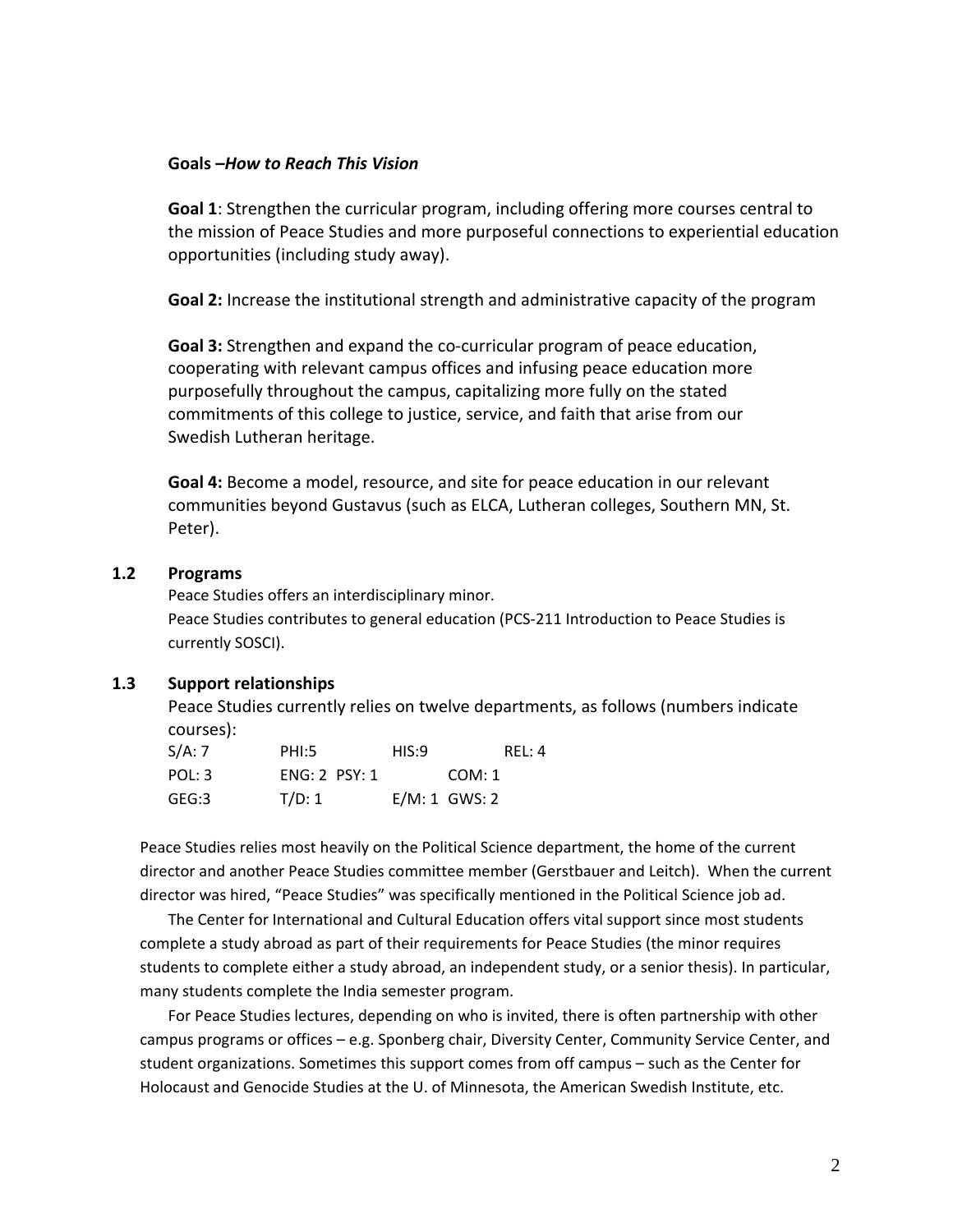On‐campus support is, of course, received from many other departments such as academic deans, advising, internship office, GTS, etc.

### **Section 2 Strategic Review of Vision and Goals**

## **2.1 Strategic issues**

## **Internal Strengths and Weaknesses**

*Student Interest:* Student interest in Peace Studies is strong judging by the number of minors. 30 minors were listed in the Provost Office Annual Report for the 2007‐2008 academic year. This number is in the top 2 of 7 interdisciplinary minors at Gustavus and on par with the total number of ES and GWS majors and minors (p.32‐33 of report). Also, there is always full enrollment in the yearly offering of the Introduction to Peace Studies course. These numbers are encouraging in light of what some might perceive to be a setback that occurred in the program at the turn of the century.

*Decline?:* In 2000-2001 the Peace Studies major was cut. In 2007-2008 the English department chose not to continue supporting the Peace Studies department when Greg Mason, who was an English department faculty member committed to Peace Studies, retired. The Peace Studies budget is stagnant (see below), and there has been a loss of administrative support (according to the 1999/2000 external evaluators' report, the administration used to give half of a faculty load to the program).

*Distinction and Strength:* There has not been a decline in student interest (quite the opposite), nor in quality programming and courses. In 2002‐2003, the current director began, the first to have formal training in Peace Studies (M.A. in Peace Studies). In 2004 the minor was significantly revised to a track system to improve student exposure to central areas of Peace Studies. Both the Introduction to Peace Studies course and the co-curricular components of the program (lectures, Model UN, scholarships) have always served more than the official list of minors. Peace Education and the Mayday! Conference are consistently listed in the "Quick Facts" or "Gustavus at a Glance" brochure, including for 2008‐2009, as a distinctive of a Gustavus education. The mission of Peace Studies is central to the mission of the college, and the program uniquely provides an academic spine; Peace Studies is the only academic discipline that comprehensively addresses social justice issues, with its own history, theory, and application. A strong Peace Studies program is a way to draw attention to peace and social justice as a distinctive strength of a Gustavus education. Social justice is an expressed value of several academic departments at Gustavus, including Communication Studies and Theater/Dance. Thus, while perhaps "holding steady" the program remains strong. Yet, there is untapped potential as evidenced by the following weaknesses:

*Curriculum:* The program is not currently able to offer a course or courses related to conflict resolution, which is increasingly central to Peace Studies education.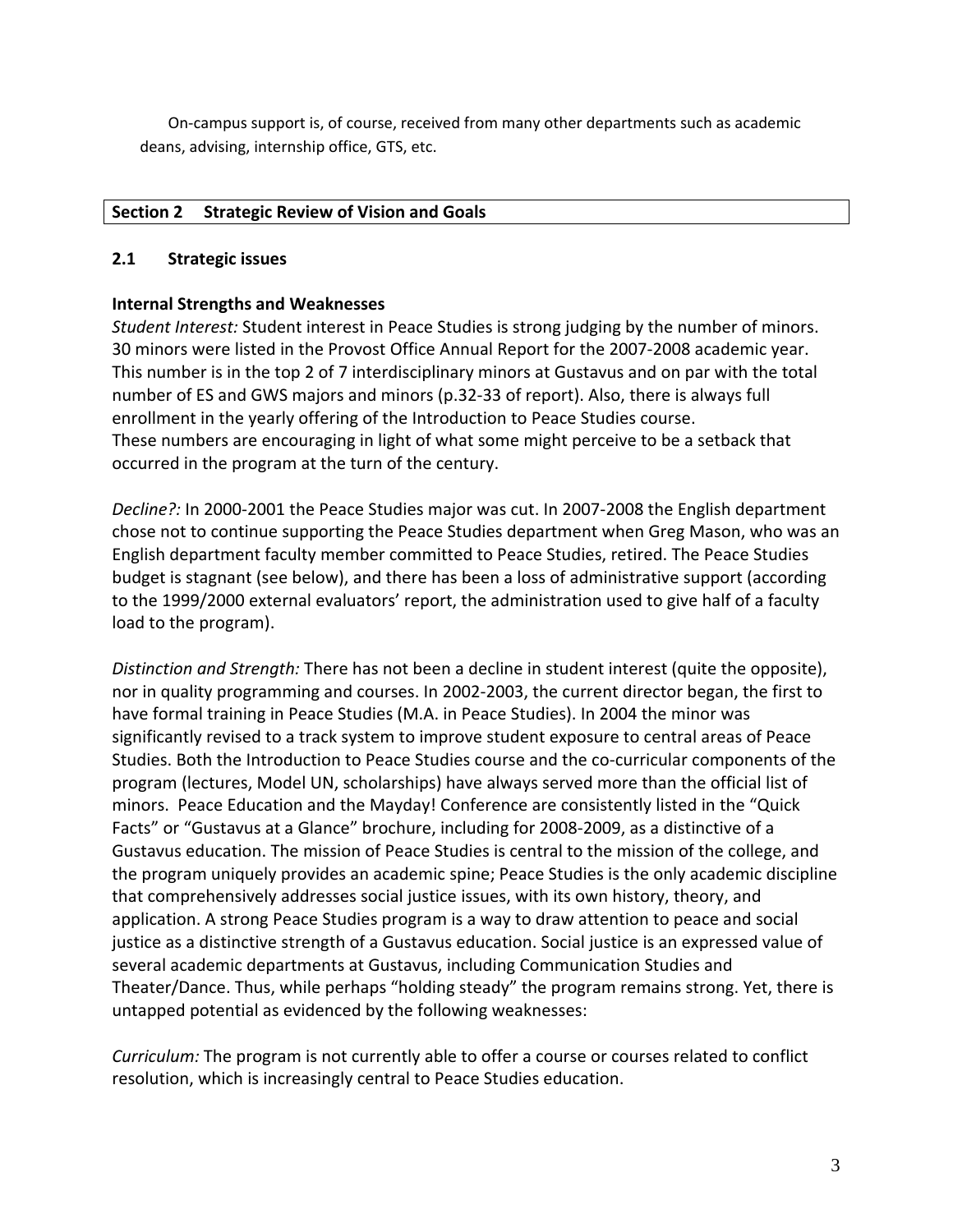*Funding:* The program is funded by an endowment from the Mardag Corporation, and thus does not rely on college funds for support. However, in 2006 (before current economic crisis), the director calculated that the program was operating on the same budget as it had in 1986! For example, an old program brochure (late 80s/early 90s?) notes that 10 faculty development grants were give in a summer to help faculty revise courses to give more conscious attention to larger social goals of peace and justice. It would be difficult for the program to offer this today.

*Dependence on director, who is not full time:* The program is dependent on one faculty member with an unfixed "term" of duty. Decisionmaking and administration are overly centralized in a director who has the time of one course release to make the entire program run. No one is dedicated full‐time to the program. It has always been an "extra". Consequently, many opportunities for growth and enhancement of the program are untapped.

*Facilities:* The program has no physical space – to house files/documents, host displays, or facilitate congregation of students.

# **External Opportunities and Challenges**

The 1999‐2000 external evaluators' report noted that "[Peace Studies] has come of age, as institutions have committed full-time resources to programs that had evolved out of over-time and half-time commitments on the part of dedicated faculty." "The 1990's have seen an explosion in the numbers of undergraduate programs staffed by academics with doctoral concentrations or full degrees in Peace Studies." The report also notes that the Gustavus program had grown more slowly relative to its peers at, for example, Juniata, Earlham, or St. Johns/Benedicts.

The field of Peace Studies has come of age and Gustavus, a pioneering institution, has not kept pace. Over 250 US colleges and universities offer some kind of programming in Peace Studies/conflict resolution. Many, though not all, strong programs are at Catholic or Mennonite/Brethren schools (such as St. Thomas here in MN). There is an opportunity for Gustavus to be a strong Lutheran model of Peace Education.

As the field has grown, there are more graduate school options for students to pursue and more interest and legitimacy in the field. Peace Studies is indeed a field where saliency rises and ebbs with international issues like the Vietnam war and 9/11. Environmental issues, one component of Peace Studies, are currently part of the Peace Studies trend, including several recent Nobel Peace laureates who were environmental activists. Peace Studies recognizes overlap it has with other interdisciplinary programs like Environmental Studies and Gender, Women, and Sexuality Studies. There is potential for fruitful dialogue and mutual support.

Peace Studies fits well with today's educational trends, as it is a discipline that values action‐ oriented pedagogies and models of experiential education, service‐learning and international education.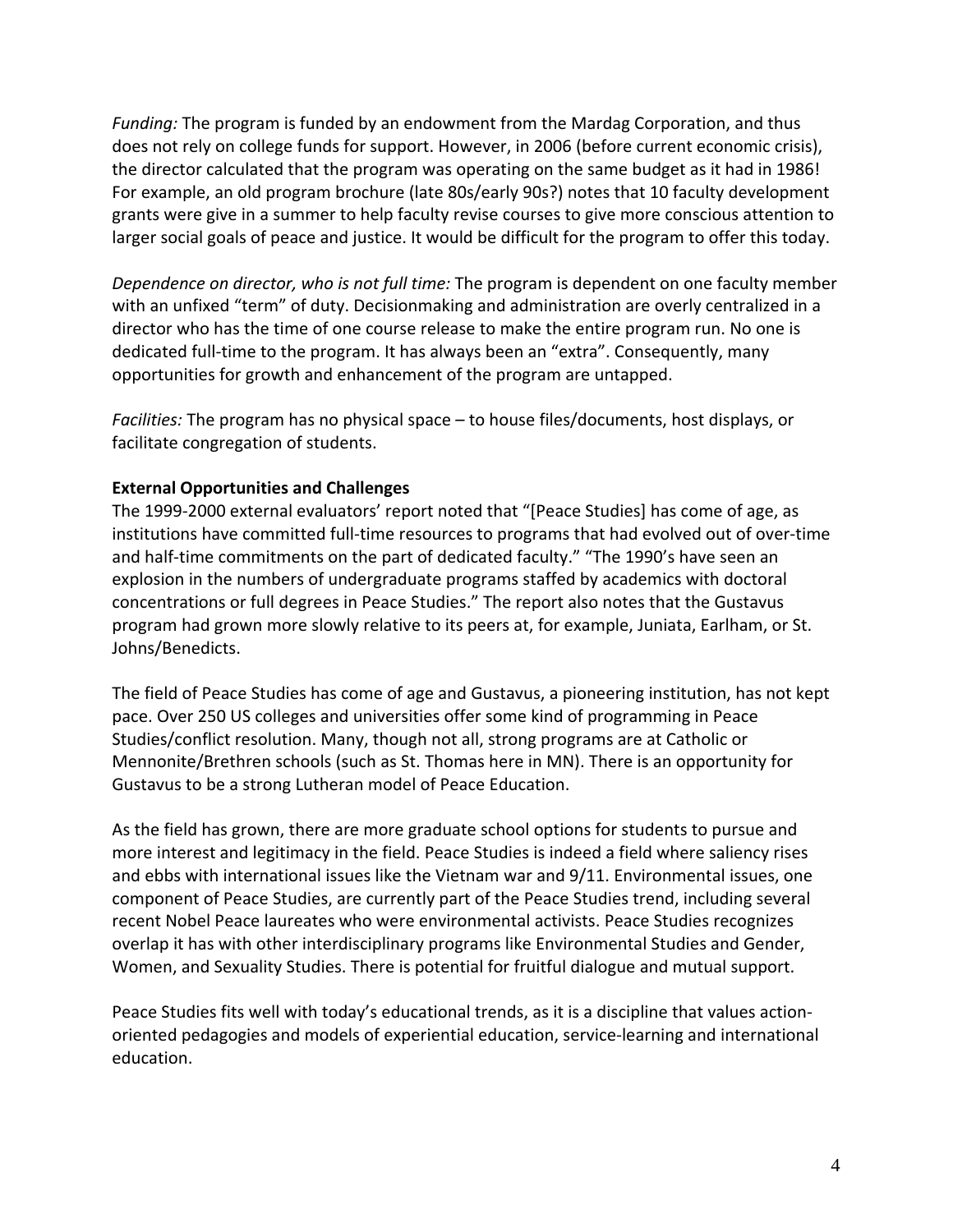# **2.2 Barriers**

- 1. As an interdisciplinary program, we are dependent on departments
- 2. Funding stagnant budget
- 3. Reliance on one person director to make the program happen makes leave arrangements, etc. difficult. Time is limited to develop the program.
- 4. The location of Gustavus in a small town prohibits or severely hinders certain higher profile activities, such as hosting the Peace and Justice Studies Association meetings (as other more centrally located liberal arts colleges in the association have done) or Model UN conference.

## **Section 3 Strategic Initiatives and Recommendations**

## **Goal 1:**

 $\overline{a}$ 

**Strengthen the curricular program, including offering more courses central to the mission of Peace Studies and more purposeful connections to experiential education opportunities (including study away). <sup>1</sup>**

**Strategic initiative 1.1 Strengthen faculty interest and ability to teach courses central to Peace Studies.** Offer faculty development opportunities that provide incentive and resources to enhance Peace Studies components in courses already offered in the program. Also provide such opportunities to encourage development of new courses central to the program such as "Communication in Human Conflict" (COM), "Peace Education" (EDU), or "Pacifism and Just War Theory in the Christian Tradition" (REL). *Needed for excellence. Immediate ‐ 5 yr time frame.*

**Strategic initiative 1.2 Strengthen departmental support and ability to offer courses cross‐ listed with Peace Studies.** This is related to Initiative 1.1, but addresses the departmental level. Communication Studies and Theater/Dance departments have expressed departmental values of social justice. Ultimately, the program can NOT reach its full potential unless departments are willing to consider the interests of Peace Studies during the hiring process of new faculty (for example, LALACS has been able to participate in searches in Religion, Soc/Anthro, History, and English). Political Science is the only department that has given Peace Studies this support in a very very long time. *Needed for excellence. 5 yr time frame.*

**Strategic initiative 1.3 Strengthen administrative support of faculty hires that can contribute to the Peace Studies program.** Achievement of strategic initiatives 1.1 and 1.2 requires administrative support. Given that Peace Studies can easily connect with other interdisciplinary programs such as Gender, Women, and Sexuality Studies; Environmental Studies; and LALACS, there is much potential for support (faculty hires, administrative assistance, faculty development opportunities, etc.) that contributes to multiple programs.

<sup>&</sup>lt;sup>1</sup> Related to College Strategic Plan Goal 2: Engage Education at the Intersections – esp. 2.3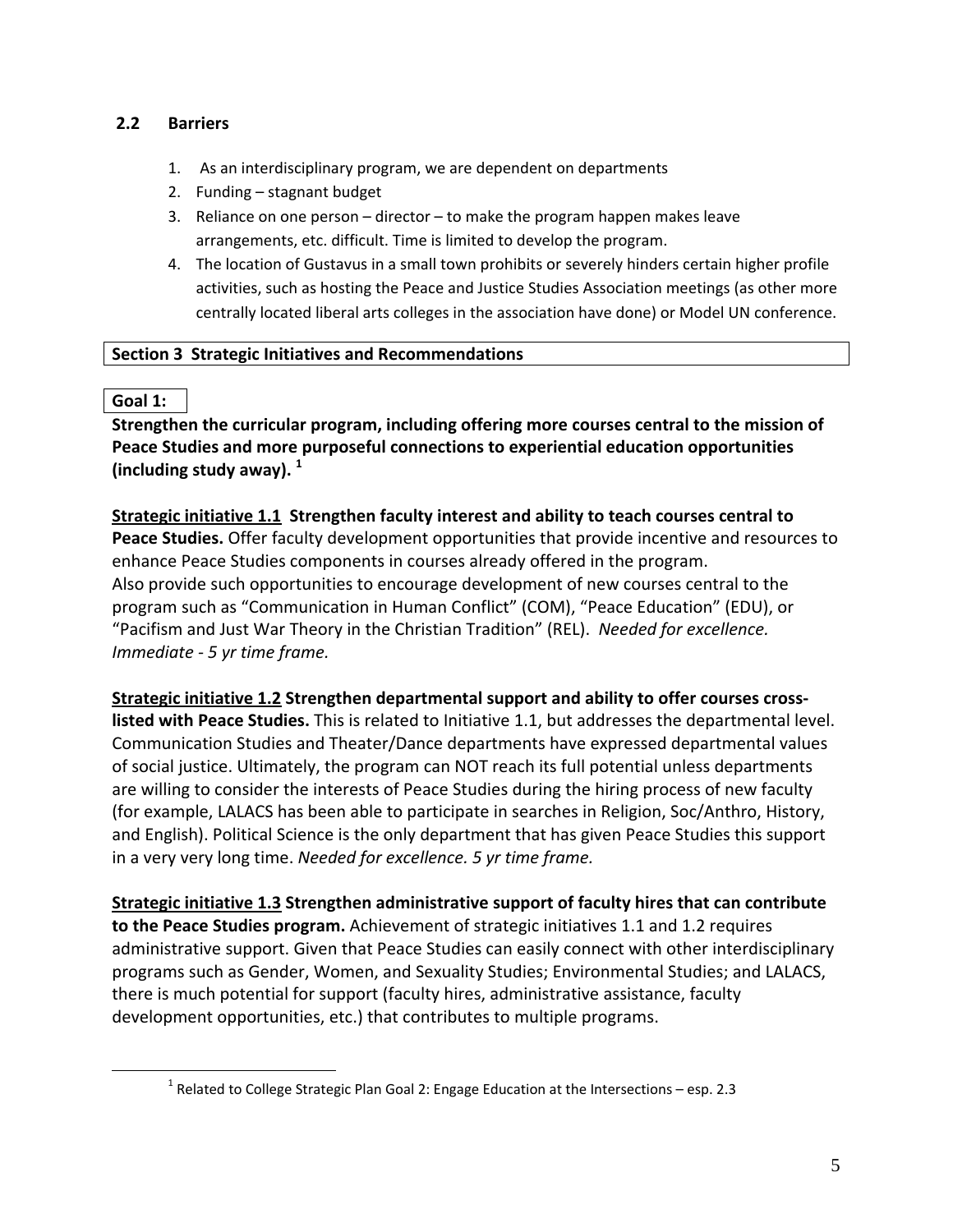**Strategic initiative 1.4 Hire a part‐time instructor to teach conflict resolution or find such a person from within the existing faculty.** *Verging on transformative (e.g. possible major).* 

**Strategic initiative 1.5 Work with International Education and/or Community Service Office to develop a distinctive Peace Studies study abroad or experiential education opportunity(ies)**. There are several schools which offer models, such as the Indianapolis Peace House of the Plowshares Initiative Colleges in IN or the Center for Global Education at Augsburg. The Gustavus/Concordia India semester is very relevant to the Peace Studies program, but has no official ties. A unique Gustavus social justice program could be initiated and/or existing opportunities could clearly be identified and more proactively encouraged for students in Peace Studies. There is also potential for a program that would serve multiple interdisciplinary interests (for example, LALACS is proposing a social justice oriented study abroad in Argentina). *Transformative – offering true distinction and recruitment tool ‐ Immediate to 2020.<sup>2</sup>*

# **Goal 2:**

**Increase the institutional strength and administrative capacity of the program.3**

**Strategic initiative 2.1 Reduce dependence on sole director.** Strengthen Peace Studies committee membership and involvement, perhaps providing more recognition for faculty serving on interdisciplinary program committees. Hire a full time director and support staff. One model, suggested by external evaluators, would be to have a Peace Studies intern provide administrative support for the program. This intern would be either a recent graduate of a Peace Studies BA program or a Master's level graduate. Gustavus would provide housing, meals, and a modest stipend for this person. *Immediate to 5 yr timeframe. Essential.* 

**Strategic initiative 2.2 Increase funding via grant initiatives.** Would require implementation of Strategic Initiative 2.1 and would allow for implementation of some of the other Strategic Initiatives. *Needed for excellence.*

**Strategic initiative 2.3 Increase physical visibility of Peace Studies with designated campus space for the program.** This could be as simple and immediate as having a bulletin board, and as complex as having a peace center, perhaps combined with library holdings as described in Strategic initiative 4.1 below.

# **Goal 3:**

 $\overline{a}$ 

**Strengthen and expand the co‐curricular program of peace education, cooperating with relevant campus offices and infusing peace education more purposefully throughout the campus, capitalizing more fully on the stated commitments of this college to justice, service, and faith that arise from our Swedish Lutheran heritage.<sup>4</sup>** 

<sup>&</sup>lt;sup>2</sup> Related to College Strategic Plan Goal 1: Educate for Leadership and Service and Strategic Initiative 3.1<br><sup>3</sup> Related to College Strategic Plan Goal 2: Engage Education at the Intersections – esp. 2.3<br><sup>4</sup> Related to C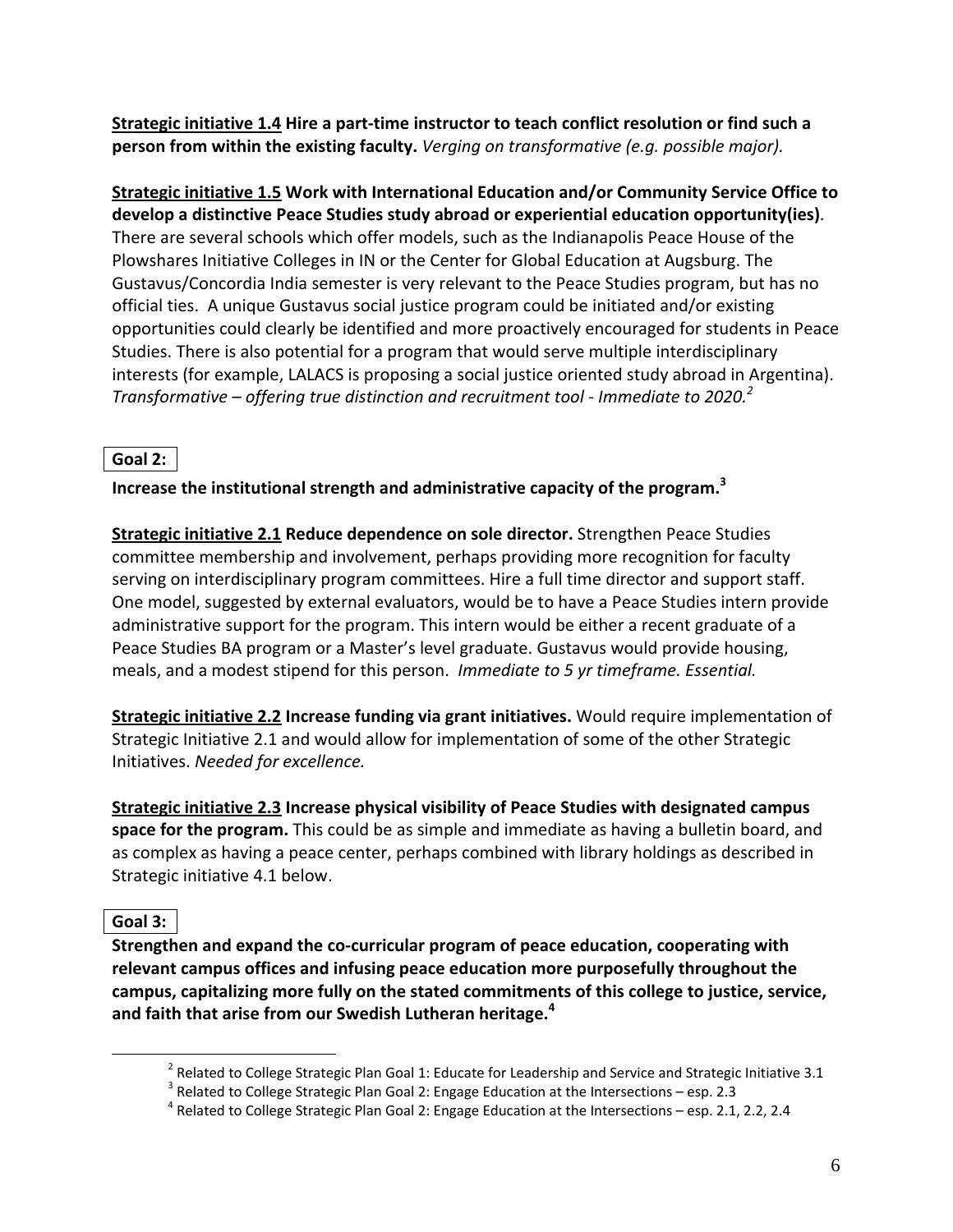**Strategic initiative 3.1 Work with campus constituencies to develop a campus peace culture**. This could be as small as offering intercultural or nonviolent trainings (as has been done in past with Lutheran Peace Fellowship) or creating a peer mediation program that could provide alternatives for certain campus conflicts that might currently go to J-board. Trained mediators via collegiate fellows, peer assistants, e.g. – could play an expanded role to provide outreach for practical peacemaking efforts on campus. It could be as large as a campus‐wide reflection on what it means for Gustavus to live out its commitment to justice in all departments, levels of the college (Catholic Relief Services engaged in such a process in the mid 1990s). *Transformative.* 

# **Strategic initiative 3.2 Enhance collaborative peace related programming on campus.**

Highly related to 3.1 (which has programmatic elements). Possibilities might include a strengthened Model United Nations club, a campus "peace house" that offers co-curricular programs and intentional community (like an enhanced social justice ILS through Residential Life), and development of a student peace conference that highlights the Swedish Lutheran heritage of the college. *Transformative.*

# **Goal 4:**

1

**Become a model, resource, and site for peace education in our relevant communities beyond Gustavus (such as ELCA, Lutheran colleges, Southern MN, St. Peter). <sup>5</sup>**

**Strategic initiative 4.1 Establish a Peace Center on campus with library/collections related to Lutheran and immigrant Swedish peace heritage.** This should be developed in consultation with the office of Church Relations, Folke Bernadotte Library, and other campus constituencies. *Needed for true distinction/Transformative. 2020.<sup>6</sup>*

**Strategic initiative 4.2 Develop peace education programs for the St. Peter area and surrounding community.** Based on needs assessment, interest, and help from the Community Service Office this programming could take a variety of forms, such as a Model United Nations program in the St. Peter high school, high school involvement in a student peace conference, and training for a peer mediation program in K‐12. A small regional Peace Studies conference could be part of the Mayday! Celebration. Much of this work would be through students, but would require considerable faculty/staff time for arrangements and management. *Transformative. 2020.<sup>7</sup>*

<sup>&</sup>lt;sup>5</sup> Related to College Strategic Plan Goal 2: Engage Education at the Intersections – esp. 2.6<br><sup>6</sup> Related to College Strategic Plan Goal 2: Engage Education at the Intersections – esp. 2.5 and Strategic Initiative 4.3

<sup>&</sup>lt;sup>7</sup> Related to College Strategic Plan Goal 1: Educate for Leadership and Service and Strategic Initiative 3.1